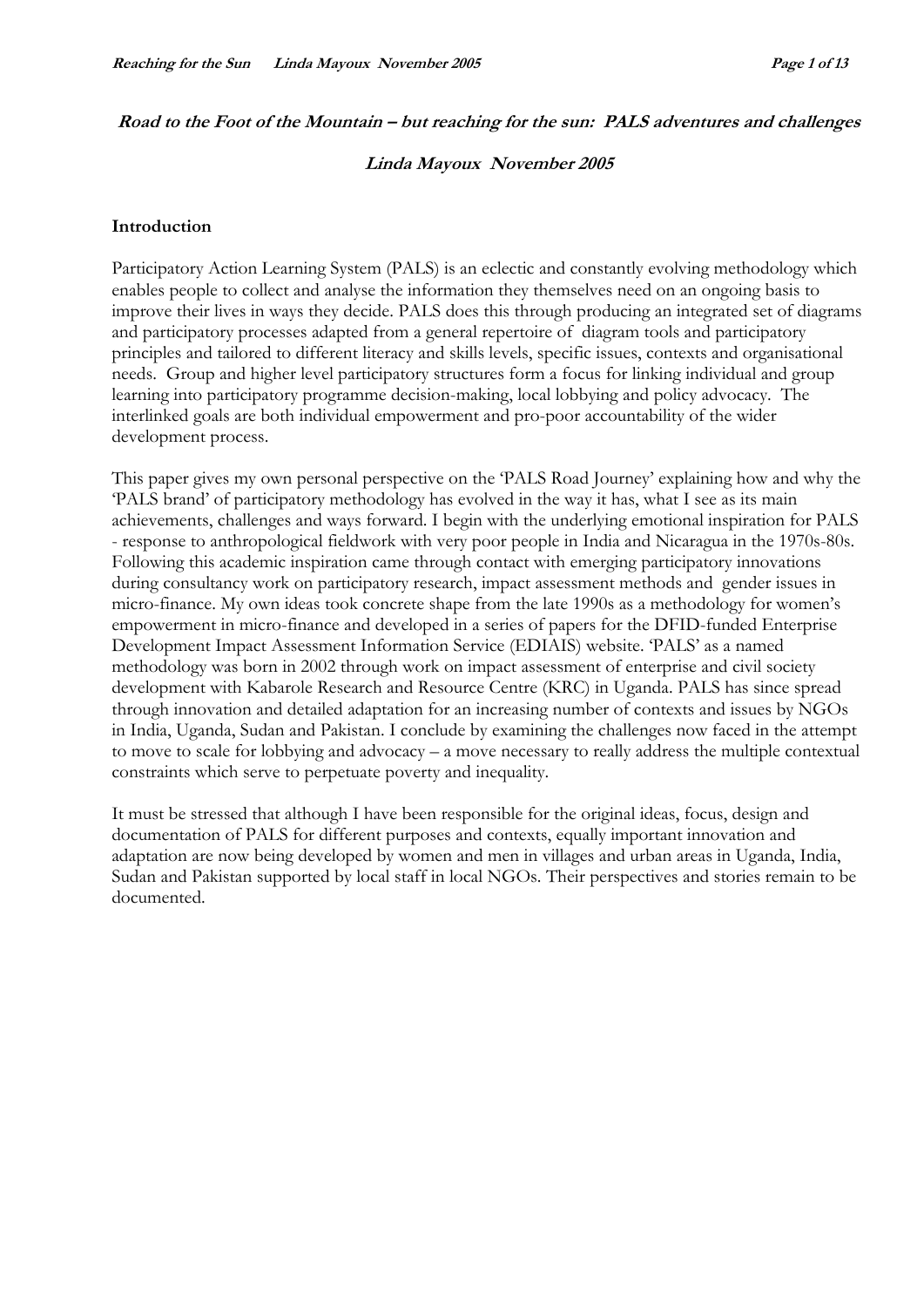### **BOX 1: PARTICIPATORY ACTION LEARNING SYSTEM: DISTINCTIVE FEATURES**

### **GOALS**

**to empower people (as individuals and communities and particularly very poor women, children and men) to collect, analyse and use information to improve their lives and gain more control over decisions which affect them.** 

**to increase pro-poor outcomes, accountability and governance of development programmes, planning and implementation** 

### **PROCESS PRINCIPLES**

### **Participation for Empowerment**

- Based on information needs of people themselves developing their learning, analytical and participatory skills. All diagrams and analysis are done from scratch by people themselves to reinforce skills and confidence to do things (if necessary and all else fails) without outside support (or interference).
- Inclusive process prioritising the needs of the most disadvantaged and promoting awareness, participatory and listening skills of the relatively better-off.
- Builds structures for networking, mutual learning and collective action through careful sequencing of individual and group activities and inclusion of institutional analysis.

### **Action Learning**

- Learning for future improvement, not policing past failure, through analysis not only of what has happened to whom, but why, followed by detailed discussion of practical ways forward.
- Focus on recording those things which are necessary for moving forward in a way which is accessible to all, including use of photos and video.
- Ongoing action learning. Diagrams include action targets to be tracked over time, as one attractively coloured large wallchart and/or as an individual or group diary.

### **Sustainable System**

- No separate 'PALS' process but integration into existing training and follow up in staff/community interactions like outreach, monitoring and loan application processes.
- Dissemination through mutual learning. Skills, issues and networks are followed up and reinforced through discussion and action during group meetings and integrated into participatory decision-making structures.
- Additional information needed by programmes and donors is collected as a separate process in purposive studies and donor evaluations which build on the participatory information base, but also use other qualitative and quantitative methods.
- Information from the participatory system is aggregated in participatory planning fora like 'networking fairs' and/or AGMs as an input to lobbying and advocacy. This maintains dynamism and increases effectiveness in a cost-effective way.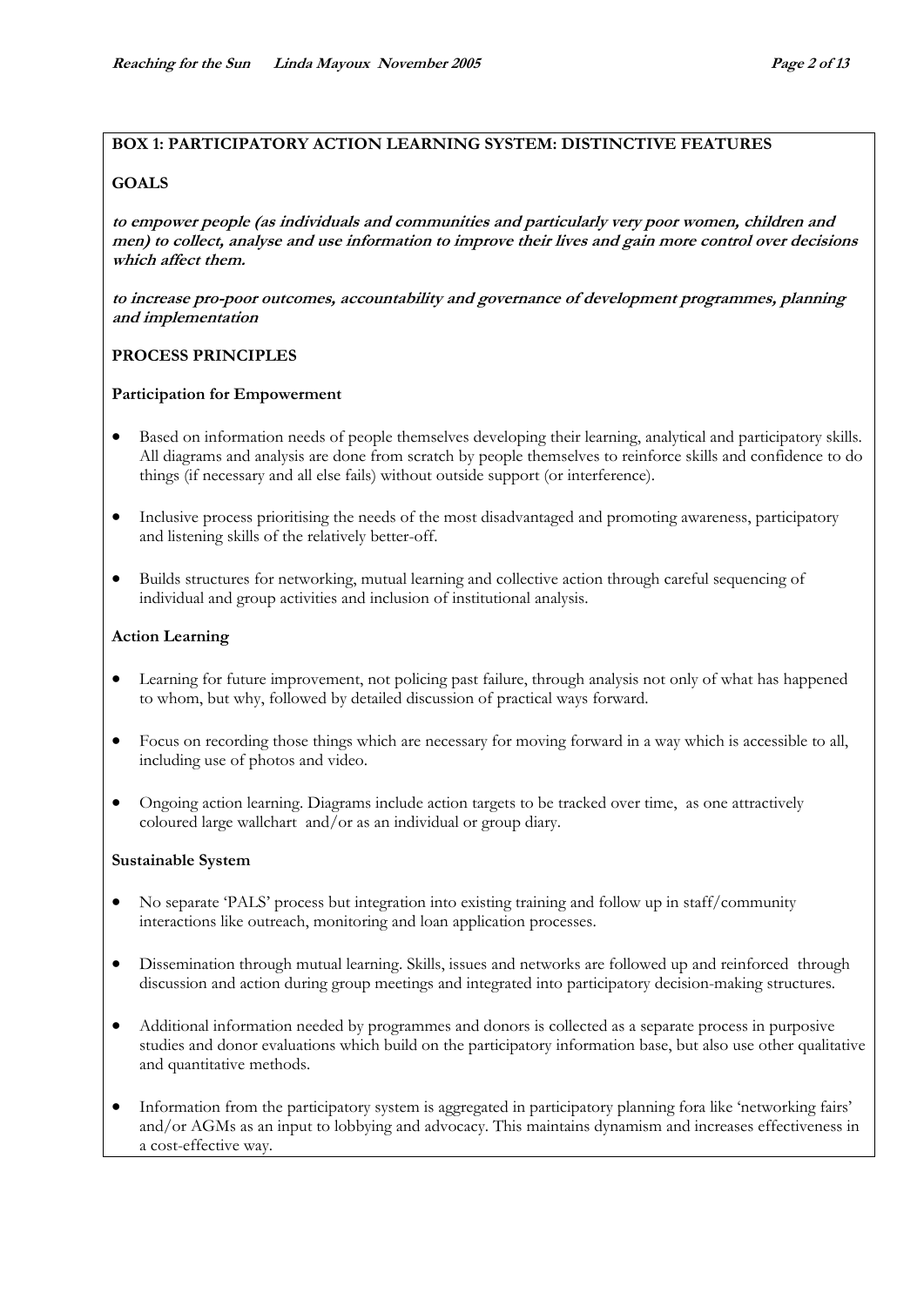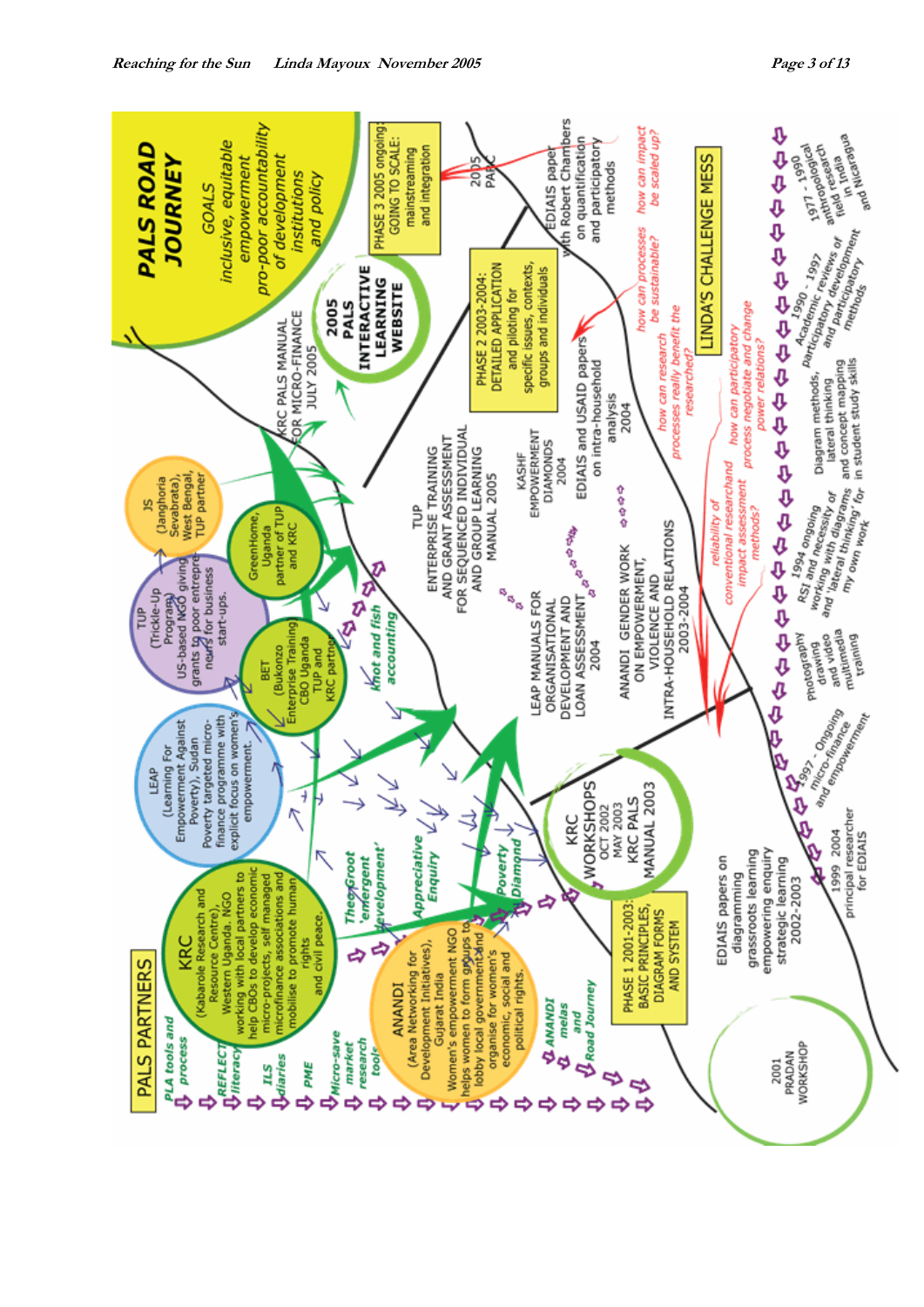### **1. Eclectic beginnings: emotional inspiration and academic searching**

PALS is unashamedly a constantly evolving eclectic methodology inspired by a wide range of (fully acknowledged) participatory processes and diagramming methods (see overview on the PALS Road Journey). Box 1 summarises the main features – some of which are common to most participatory methods, some building on specific innovations and others distinctive to PALS.

My own underlying emotional and personal inspiration came from anthropological village-level research over 10 years 1978-1989 in West Bengal, South India and Nicaragua. Officially focusing mainly on gender and enterprise development, the research rapidly came to include participatory processes in village level organizations, leftwing movements and government and NGO policy processes. As a young and inexperienced female researcher I was initially shocked by the terrible tragedy of hunger, sickness, continually dashed dreams and hopes and early death faced by many people I got to know. Over time, the more I got to know people, I was also inspired by the strength, heroism and determination of many of the people I met – very poor women and men in their daily struggles as well as local political activists, many of whom risked their lives to challenge oppressive structures and corruption. But I came to question much of the 'participation' in 'participatory development' and also the usefulness of even sincere and well-designed research which did not lead to any tangible benefits for people who gave up their time to work with me.

The mess of contradictory impressions, emotional reactions and 'conflicting facts' bombarding me during this period taught me many things. Firstly in relation to participation and participatory development:

- **Poor people are not 'communities' or 'victims' or 'good simple people', but just as complex and contradictory as everyone else, as individuals and in the ways they relate to other people.** Inequalities which caused so much suffering were perpetuated not only by the better-off or by men, but also by poor people and by women. It was not only the fragility of many friendships and the frequent eruptions of jealousies, conflicts and violence and the frequency of domestic violence and dowry deaths which shocked me. It was the fact that women generally blamed the women, and that women collaborated or were even the main perpetrators of the deaths. It was only over time that I came to more fully understand and empathise with the complex trade-offs between peoples' immediate and long-term needs, personal priorities and public interest. **Unless participatory methodologies seek to understand, acknowledge and address individual interests, diversity and potential conflict, they are unlikely to be effective in bringing about positive change.**
- **Poor people are rarely stereotypical passive victims of poverty awaiting deliverance by NGOs or governments.** The more I got to know people and had the opportunity to observe processes over time, the more it was obvious that many very poor women and men have very strong and articulate philosophies of life followed through with great self-sacrifice and heroism, drawing on local egalitarian cultural and religious traditions as well as more recent Marxist ideologies – far in advance of my own ideas and actions. People constantly learned from and taught each other when skills had a clear and concrete use. The rapid spread of the handicraft industries through women marrying into new villages teaching eager neighbours and passing on contacts with middlemen/women, and silk labourers developing enterprises together, was in contrast to the very limited use of any of the skills taught in government or NGO training. Processes of change have rapidly speeded up as people take advantage of transport and road infrastructure and television, as well as education. In all these processes NGOs and development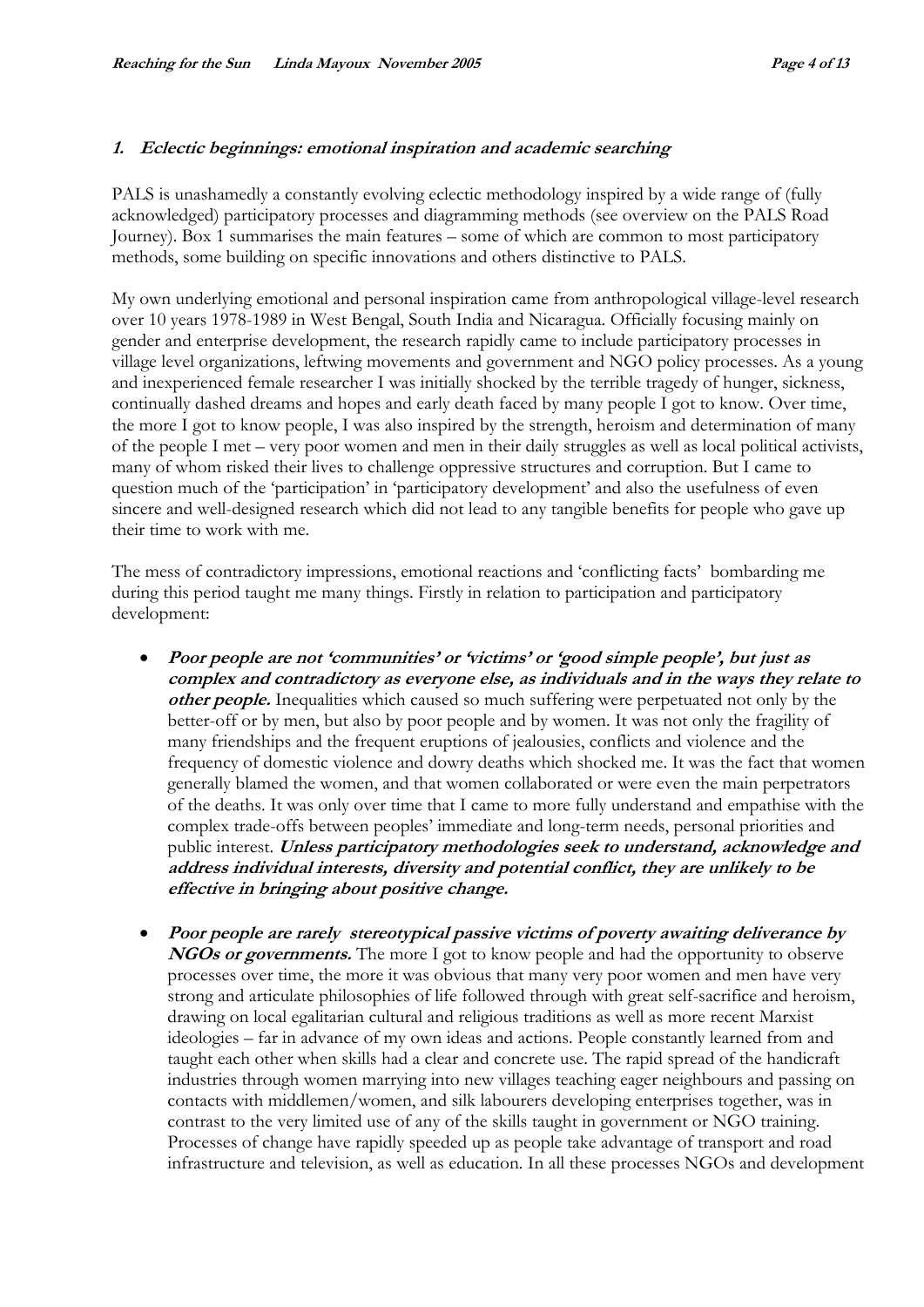agencies were largely absent, irrelevant or dismissed as corrupt – even those officially promoting participation. **Participatory processes need to build on the aspirations and strategies of very poor people, not as reliance on self-help but to identify how and where external support is really needed.**

- • **'Culture' and 'tradition' are many-faceted and many-layered and constantly negotiated and re-negotiated.** Over time it became evident that many of the staunchest public supporters of tradition had very different (and widely known) private lives 'behind the hay in the barn'. Gender issues are particularly complex. Many women in Nicaragua as well as West Bengal turned with great fervour to religious ideologies which treated them as inferior as a refuge from the turmoil, corruption and violence around them. Gender inequalities and violence were 'taken for granted', as 'culture' even where (as in the case of Islam) there are clear religious prohibitions against it. On the other hand, initial sparks of new social ideas (as well as malicious gossip) spread very rapidly through extensive invisible networks – even amongst Muslim or Hindu women apparently observing strict norms of seclusion and subservience. Over time practices unquestioned as 'tradition' (even where like dowry they are actually quite recent) become replaced by new practices which 'everyone is doing nowadays' (even if only a few people have in fact broken the mould). **Participatory methods need to be 'culturally sensitive' based on in-depth understanding of cultural complexity, not 'culturally naive' taking at face value interpretations of culture by those in power. Simplistic cultural preconceptions and stereotypes hamper both finding out 'the truth' and discussing ways of addressing challenges.**
- **Generalised messages on 'peoples' struggle' or 'women's rights' are too abstract to engage people for any length of time** – even if they are demonstrably the underlying cause of serious problems. Many people, women and men, are only too conscious of their 'oppression' and do not need lectures from privileged outsiders. **Participatory methods need to help people explore their dreams for the future, identify those which are realisable, analyse linkages between the different challenges they face in reaching them, and identify immediate steps forward.**

Secondly in relation to research and research methods:

- **'the more I knew, the more I knew I did not know'** what people said and what they did were often very different, and both changed over time or even from one day to the next in ways they were often unaware of. Even apparently simple facts like 'daily wage rates' which people quoted with ease in survey interviews were in reality negotiated, highly variable and bore little relation to what people received. Unpredictable daily incomes where people sold what they could at any price in order to get a meal for the evening were simply not knowable without daily tracking. Any rapid extraction of 'simple monitoring indicators' is therefore a pipedream – reliable information can only be obtained through helping people reflect and think through their answers in a way that motivates them to do this seriously and honestly. On the other hand it is possible through experience to probe, discuss and collect systematic information even on very sensitive and controversial issues like violence and sexuality, which are often omitted as too 'difficult' or 'culturally inappropriate'. This was often necessary to really understand peoples' experience of poverty.
- **Poor people have a right to benefit from the time they spend with researchers.** Many people enjoyed a good informal chat, but many demanded to know 'if I answer all your questions, what will I get out of it – lots of people have come before and just wasted our time'. This is not only a question which determines the reliability of any information given – but also a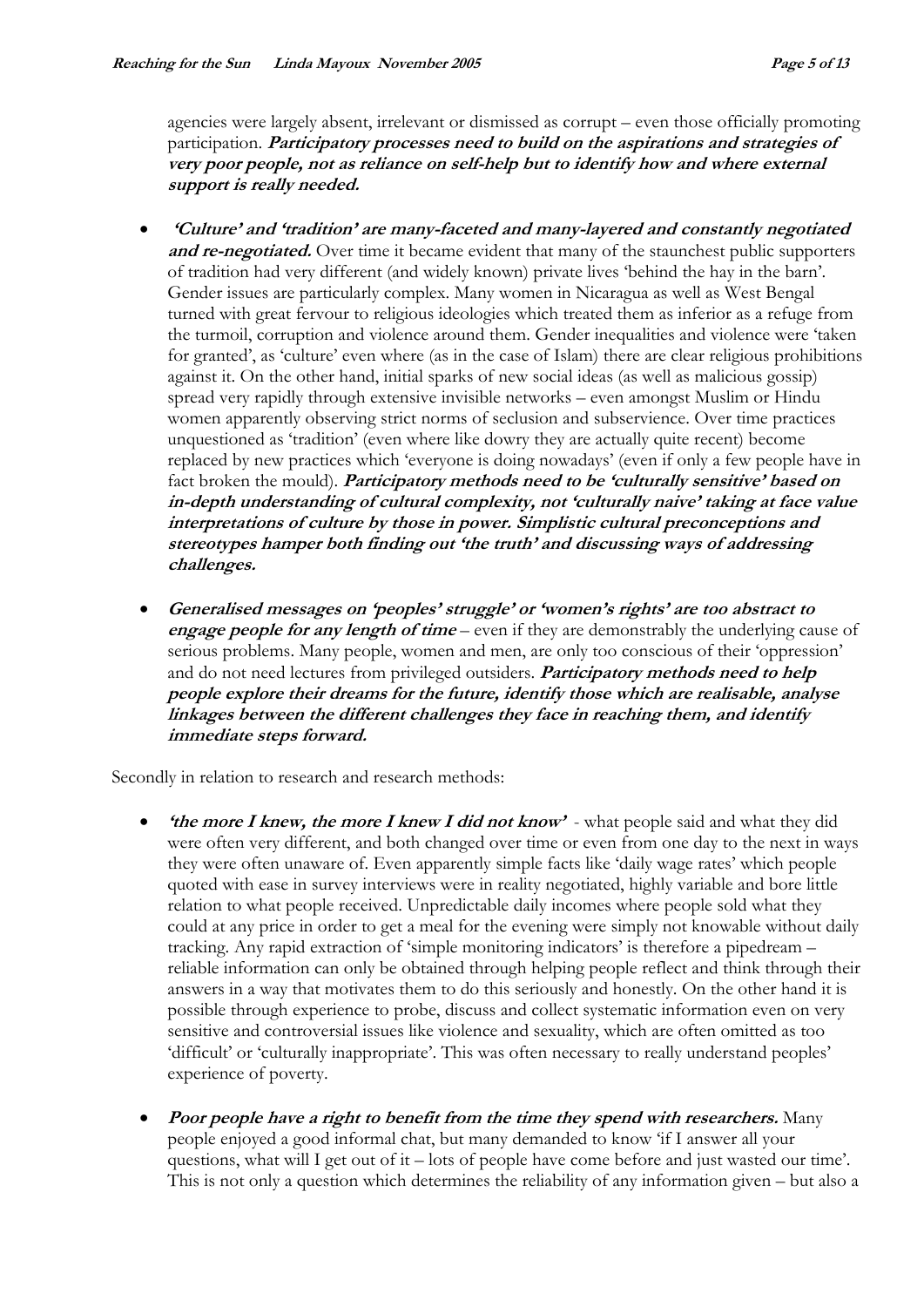moral imperative as response to 'empowered' challenging by respondents of extractive research processes which do not benefit them.

• **The role of outsiders with greater wealth and education is always difficult and contradictory.** Outsiders have much to learn from many people, but only if we stop assuming (or being granted) any automatic superiority. 'Poor people not listening' or 'learning from training' are often because leaders and trainers do not listen and treat poor people as equal – or even superior – in their knowledge and understanding of poverty. At the same time poverty restricts access to the wider pool of knowledge which poor people need – giving a difficult position of power to trainers and leaders in filtering and presenting this outside reality and its implications.

A second, more obvious and practical, set of inspirations then came from the mid-1980s from the range of participatory diagram methods which were then beginning to gain popularity in academic and NGO circles. After 1989 I was 'grounded' in the UK, unable to do field work because of my very young family. This gave me the opportunity to do some teaching, read widely and reflect on my experiences. From the early 1990s I started teaching for the Open University and was impressed by effectiveness of both their experiential learning and systems/cognitive diagramming approaches in Study Skills preparation. This approach often produced much clearer thinking and better essays than my more conventional teaching in Cambridge University. My interest in diagramming methods of recording and analysis was also born from necessity with sudden onset of Repetitive Strain Injury in early 1994 making me physically unable to write or type for any length of time. This enforced shift from linear to lateral thinking and visual representation of complex issues has in the end been very formative in experimentation with different diagram forms. It also prompted me to become much more interested in photography and video as a means of communication and systematic recording.

In the mid 1990s I did critical reviews of both published and NGO participatory development literature and later specifically on participatory diagram methods, for the Open University. From this reading it was clear that participatory research methods were no panacea – they suffered from the same dilemmas as other types of participatory development I had earlier observed. Their practice did not necessarily address the methodological shortcomings of more conventional quantitative and qualitative research methods. Shortcomings were particularly acute in relation to gender issues (Mayoux 1995; Guijt and Shah eds 1998). Nevertheless it was also clear that participatory methods, particularly the then emerging Participatory Learning and Action (PLA) version as documented by Robert Chambers (1997) and PLA Notes, represented an attempt to address the challenges of power relations and inequality and give greater weight to the voices and perspectives of the poor. Like many others, I became convinced that, when well facilitated, the richness of information gained in a very short time made participatory methods a viable more empowering alternative, or at least complement to, conventional anthropological or survey methods (Johnson and Mayoux 1998).

In the late 1990s these two strands of work on gender and poverty reduction and participatory methods began to take more concrete and practical shape in the context of my work on micro finance programmes and women's empowerment for DFID, UNIFEM, Open University and other funders. Firstly evidence was increasingly showing that savings and credit alone was unlikely to significantly increase women's incomes or address inequalities within households, markets and communities. Secondly this increasing questioning of micro-finance had led to growing pressure from donor agencies for impact assessment. However most existing impact assessments were 'policing activities' imposed by donors and resented by programmes. They often appeared to have limited relevance, reliability or contribution to practical decision-making. Even participatory assessment was often an extractive exercise, consisting of little more than requiring people to spend time attending one-off Participatory Rural Appraisal (PRA) exercises and focus group discussions to meet the information needs and process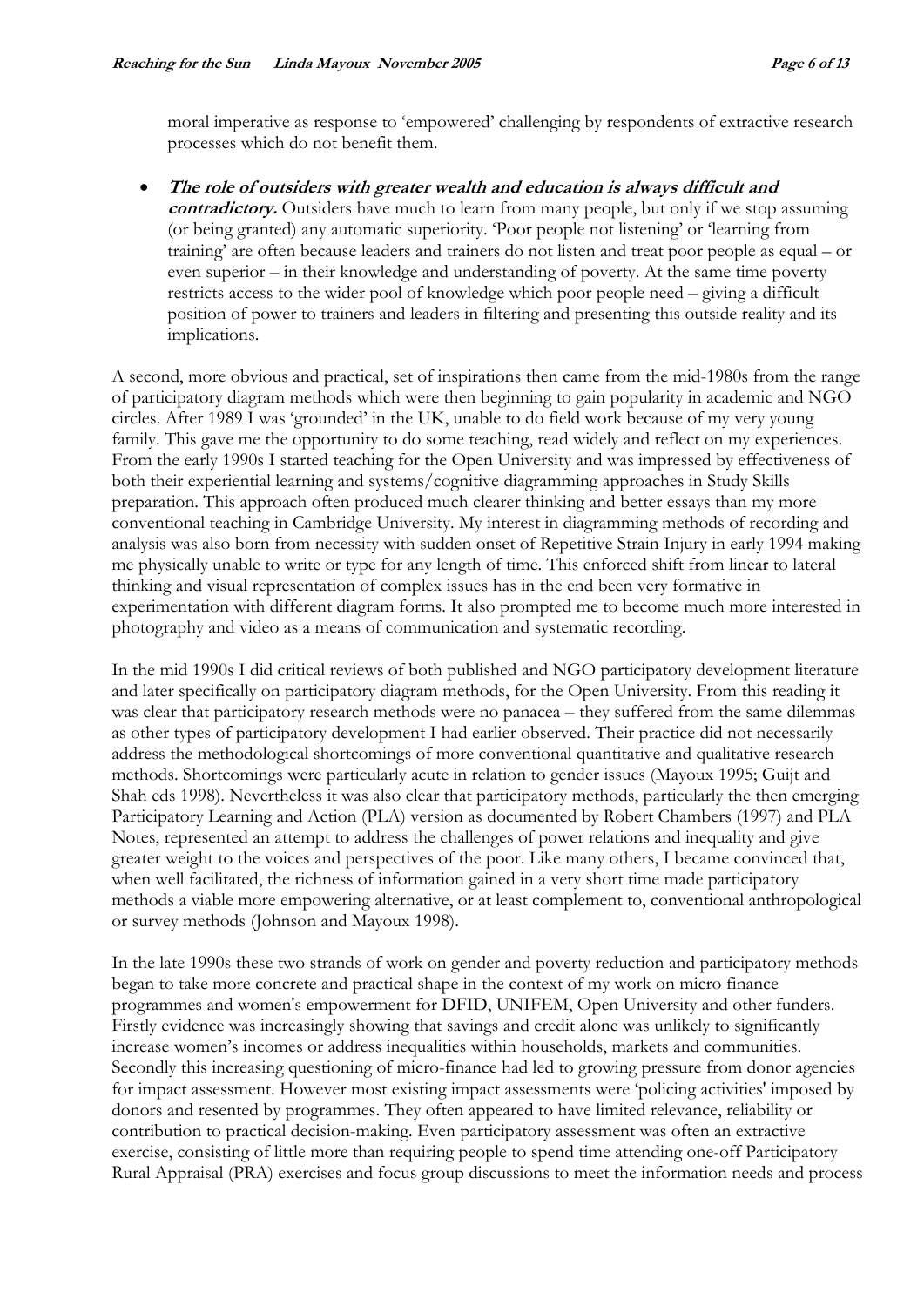requirements of donors and NGOs. There was a need for a new approach to impact assessment which focused not so much on 'policing and measuring the past' but 'improving future practice' (Hulme 2000).

This led me to argue that there was a need for a methodology for women in self-help groups which would help women plan livelihoods more effectively and give group discussions more strategic direction in meeting needs and challenging inequality<sup>[1](#page-6-0)</sup>. This could at the same time, if based on systematic use of participatory diagram techniques accessible to non-literate women, also provide much of the material for more reliable and empowering monitoring and impact assessment for the new 'improving practice' focus (Mayoux 1998). From 2000 my work as principle researcher for DFID-funded Enterprise Development Impact Assessment Information Service (EDIAIS) enabled me to develop these ideas further, not only in relation to micro-finance but other areas of development.

My work at this time also drew on a number of emerging innovative methodologies which were actually being implemented and in different ways provided part of what I envisaged as ways forward:

- *Reflect*, using **participatory diagrams** for literacy and individual and community **diaries on an ongoing basis for lobbying and advocacy** (See Chapters 1 - 5, this volume).
- Participatory monitoring **system** being developed by Small Enterprise Foundation (SEF) in South Africa and promoted within the Micro-credit Summit campaign (Simanowitz 1999).
- Participatory **market research** diagram methods for micro-finance programmes developed by Micro-Save Africa
- Internal Learning System (ILS) (Noponen, 19xx, and Chapters 6, 7 and 8, this volume) using individual as well as group level **diaries and recording as a basis for impact assessment and local level lobbying**.

All these methodologies, themselves evolving and dynamic, continue to inform and inspire development of PALS.

This phase culminated in 2001 when Professional Assistance for Development Action (PRADAN) in New Delhi asked me to facilitate and edit a book of papers for a workshop bringing together people working on participatory learning methodologies for women in micro finance (Mayoux ed 2003). This gave me the opportunity not only to learn more about ILS and PRADAN, but also Area Networking for Alternative Development Initiatives (ANANDI) working on women's empowerment in Gujarat, who would become one of the key subsequent contributors to PALS. Their 'area networking events' (*melas*) for women's empowerment are effective means of bringing together local experience for training on a large scale and advocacy and lobbying.

# **2. Basic Road Map: From broad ideas to PALS as a coherent system of principles, processes and tools**

Focused development of PALS tools and processes beyond my own writing and imagination started in October 2002 with a training workshop on participatory monitoring and evaluation with Kabarole Research and Resource Centre (KRC) and their partners in Uganda. KRC was under donor pressure to produce better documentation of their achievements. KRC was looking for a participatory organisational learning process which would not only produce information for donors but contribute to

<u>.</u>

<span id="page-6-0"></span><sup>&</sup>lt;sup>1</sup> For overviews of these debates in micro-finance see  $\frac{\text{http://www.gen finance.info}}{\text{http://www.gen finance.info}}$ .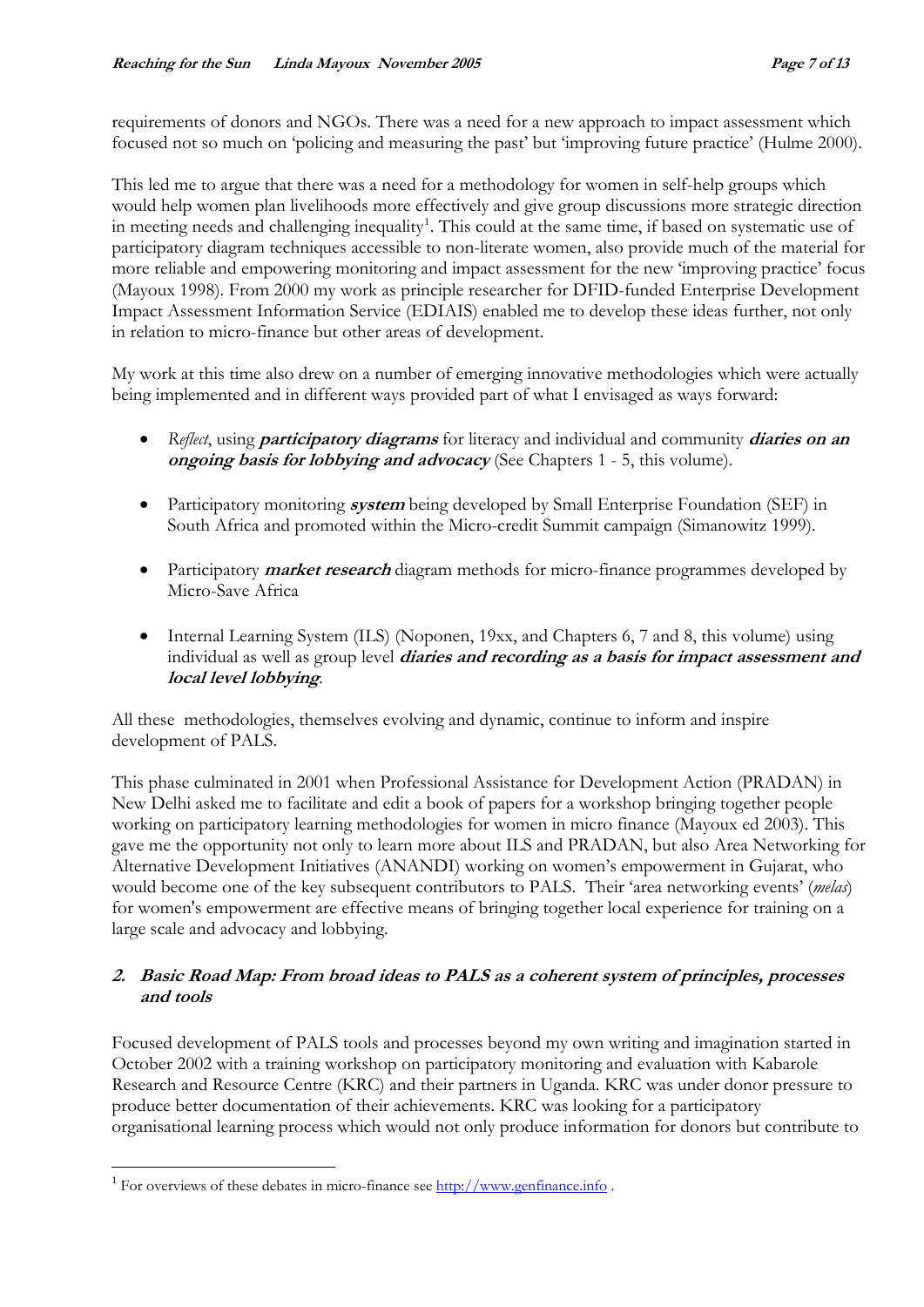their main programme goal: empowerment and civil society development. Some of KRC's partner groups – mainly local NGOs and CBOs – were using *Reflect* for literacy, and were drawing community natural resource maps and body maps for HIV/AIDS awareness. Matrices and tree diagrams were used for awareness-raising around gender and civil peace issues. Staff had also recently been trained in Appreciative Enquiry and Open Space methodologies. The participatory monitoring and evaluation training workshop refined KRC's vision and mission statement using the newly acquired 'Open Space' skills, and resulted in the first draft Manual for (then) Sustainable Participatory Action Learning System (SPALS) – incorporating ideas from both Appreciative Enquiry and Open Space. KRC then undertook field training, piloting and dissemination of SPALS principles with its partners building on the tools with which they were familiar as the start of a long-term capacity-building process to increase participation and equality in their groups.

A second and much larger (now) 'PALS' workshop in May 2003 brought together the pilot experience of KRC itself and local CBO partners involved in developing and adapting PALS, including GreenHome and Bukonzo Enterprise Training (BET) who have been part of my own PALS Road Journey. Funding was found to invite ANANDI to contribute their experience of area networking fairs, and Port Sudan Small Enterprise Development to present experience with Micro-Save's market research tools. It was at this workshop that the main diagrams and processes currently used by PALS participants, shown below in Box 2 were brought together and subsequently written up as the first full PALS Manual (Mayoux 2003) and further developed in a series of papers for EDIAIS (Mayoux 2003a,b,c). KRC then undertook much more extensive training of partner organisations and local community trainers using their own adaptation of the manual.

## **BOX 2 : DIAGRAMS AND PROCESS IN PALS METHODOLOGY**

## **DIAGRAMS**

*Road Journeys* (developed from ANANDI) chart a journey from point a to point b, generally over time. Vision Journeys are forward-looking journey to the future. Achievement Journeys look back to the past. The road is divided into stages with quantitative targets which can be tracked. External opportunities and constraints are presented as signposts or bugbears along the way to assess attribution. Action strategies are marked for tracking.

*Diamonds* (emergent from second KRC workshop) show distribution around an average. These identify local criteria for an issue starting by contrasting extremes (eg most versus least powerful, richest/poorest), then progressively moving to centre ground. Then numbers of people/objects/incidence are marked at each level. Finally strategies for bringing up those at the bottom are discussed.

*Trees* (PLA) start from a trunk representing an issue or an institution like a household or community. Inputs are shown as roots and outputs as branches to analyse challenge/solutions, incomes/expenditures and so on. Both roots and branches can be of different sizes and quantified, arranged, coloured, grouped and ranked for qualitative analysis.

*Circles* (PLA Venn or Chapati) show the relationships between different elements represented as overlapping circles. Circles can also be quantified as pie charts, of different sizes, colours, fills, lines for qualitative analysis. Action strategies are marked for tracking.

Also used are PLA physical maps, matrices, calendars and many new locally emergent diagrams. Quantitative information can be recorded by facilitators in the same way as surveys – except participants think through responses and retain the original diagram. All diagrams include trackable action targets revisited at a later date.

### **EMPOWERING ENQUIRY: THE PROCESS OF PALS**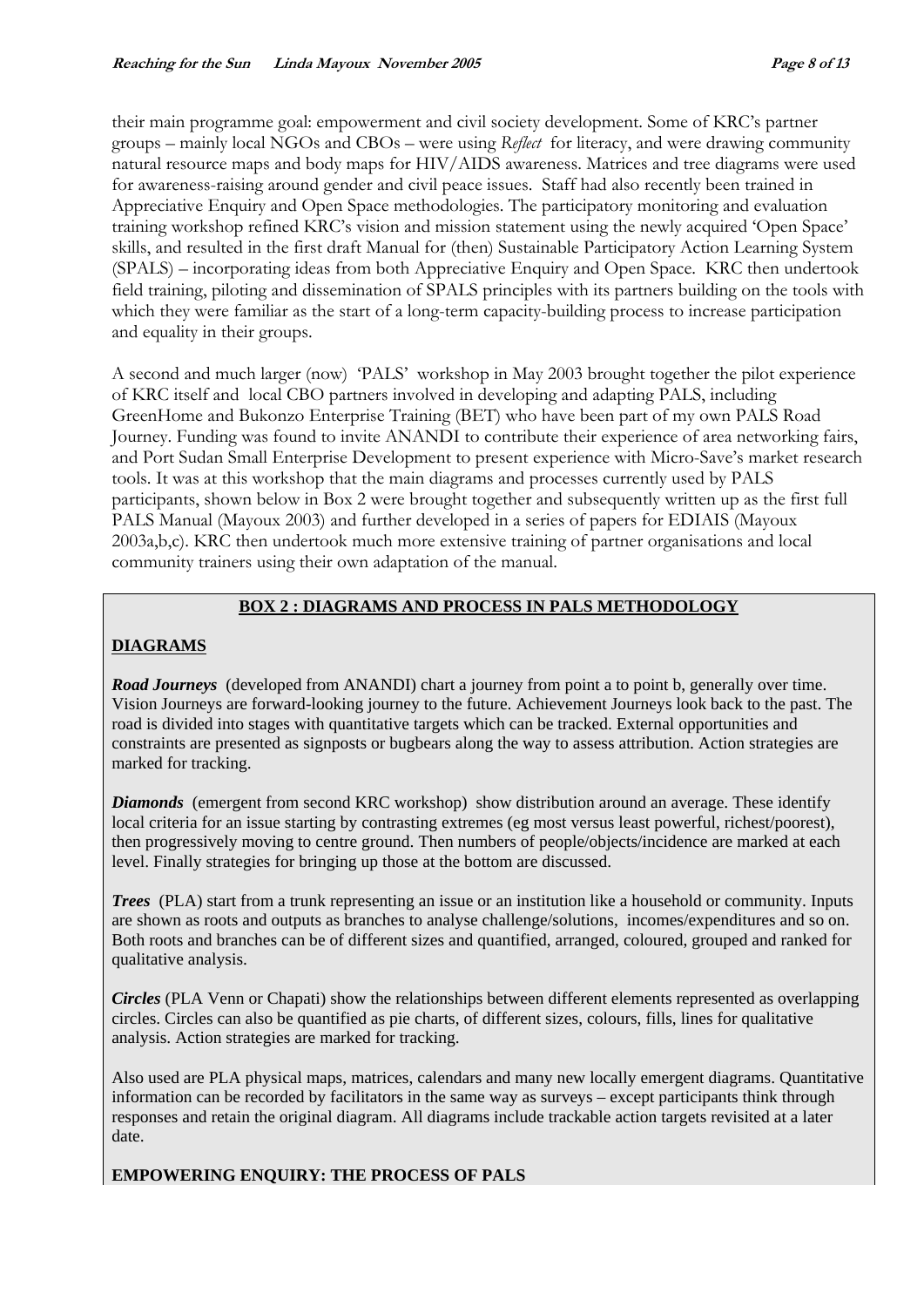The following steps underlie the use of individual diagrams and/or sequencing of diagrams in order to move from analysis to action planning:

*Step 1* Analysis of difference and inclusion through stakeholder analysis to identify lines of difference, consensus and conflict of interest

Then with different key interest groups:

**Step 2** Visioning change: What are people aiming for? What do people want to be changed?

*Step 3* Appreciating achievements: What positive changes have been achieved and how?

*Step 4* Identifying challenges: What negative changes are occurring and what challenges need to be addressed?

*Step 5* Identifying strategies: How can positive changes be further increased? How can negative changes be avoided? By whom?

*Step 6* Negotiating change: How can the different views and potential conflicts of interest be negotiated in practical programme or policy change?

## **3. Reaching for the Sun: Underlying Principles to concrete visions and tangible change**

Since 2003 PALS has been adapted for a range of issues in a number of countries, largely through organisations attending the second KRC workshop. The next major set of innovations were in relation to **gender issues**. ANANDI invited me to do a five-day Participatory Review of ANANDI's approach and gender work, using PALS methods and including PALS training for staff. The Review not only demonstrated the usefulness of the poverty diamond, road journeys, food security calendar and institutional circle maps in 'rapid assessment', but also resulted in adaptations of the diamond for identifying local concepts of empowerment and investigating domestic violence<sup>[2](#page-8-0)</sup>. The initial visioning for the empowerment diamond was the first time I had encouraged individual drawing for women who had never held a pen before. This showed how, if left to themselves without staff peering over their shoulders, these women overcame initial hesitation and supported each other to start to put down their ideas – and enjoy the process. For domestic violence the combination of the Diamond and Road Journey were able in about three hours to help women move from denial of any existence of domestic violence, to discussing their distressing experiences for the first time, to proposing solutions which were then followed up by ANANDI (Mayoux and ANANDI 2005). In 2004 PALS was again used with different ANANDI groups to look at very complex issues of intra-household relations. This proved difficult in the half day available with each group: not only had many of the women never held a pen before, but they had also not thought about intra-household gender inequalities. Nevertheless from a qualitative research perspective, far more was learned in that short time than from conventional anthropological methods about the considerable variability in women's household situations, how women felt about each other, about gender inequality, incidence of family planning and abortion and a range of other issues (Mayoux 2004).

The work for ANANDI was paralleled by gender work with Port Sudan Small Enterprise Development (PASED) from April 2004 to start a new poverty targeted micro-finance and empowerment programme

<u>.</u>

<span id="page-8-0"></span> $2^{2}$  For details of ANANDI and the participatory review see [www.anandiindia.org](http://www.anandiindia.org/).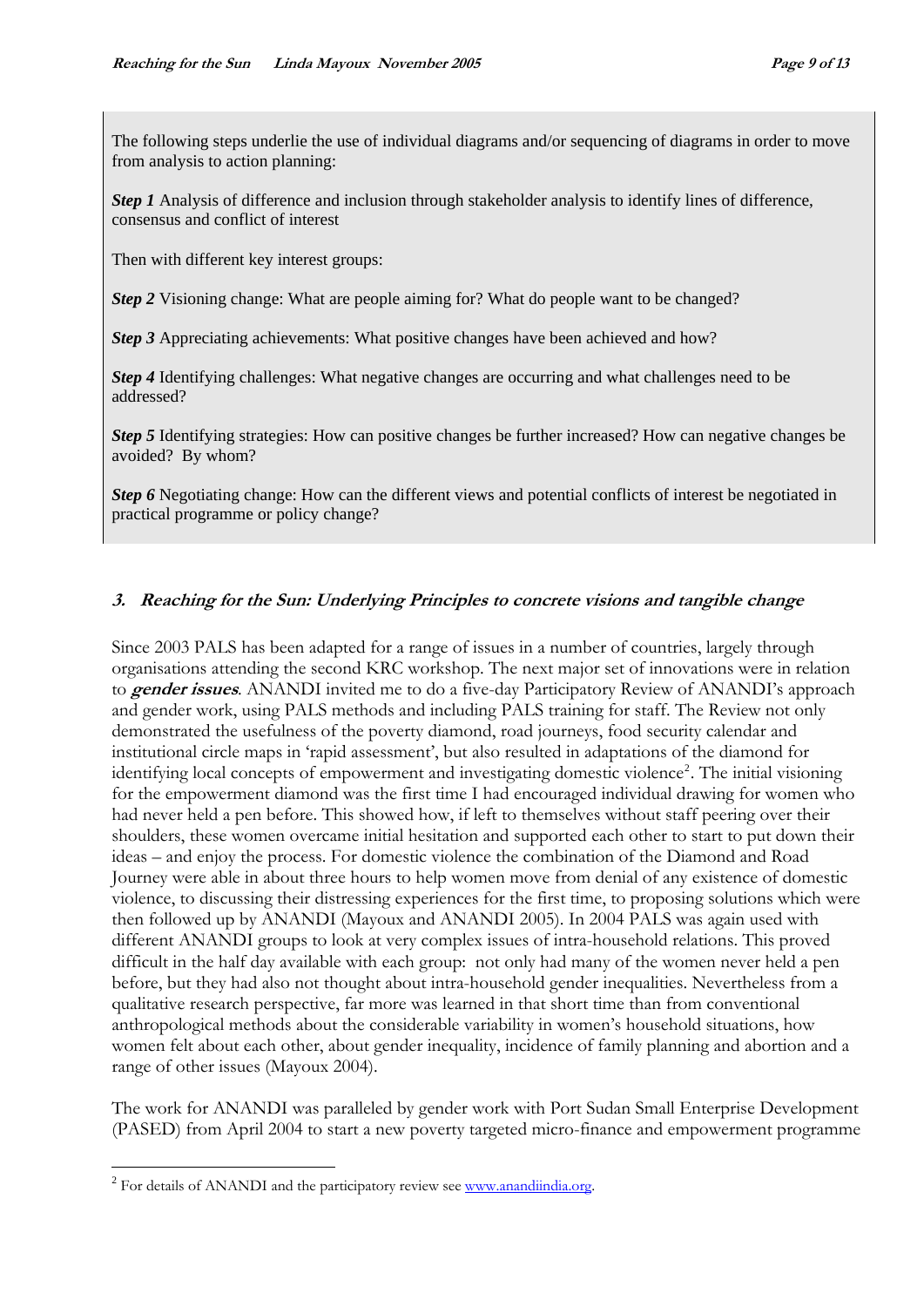for women, Learning for Empowerment Against Poverty (LEAP)<sup>[3](#page-9-0)</sup>. PALS training has been an integral part of development of the programme from the start as an awareness raising, planning and organisational learning process. Over 600 women have now used PALS diagrams. PALS has been very effective in helping LEAP Women's Centres think through and identify ways forward for the many challenges they face. Women's Centres are now using the diagrams independently of LEAP staff (LEAP 2005). PALS training was also given as part of gender training for Pakistan Micro-finance Network. Following this Kashf Foundation did some very interesting work using empowerment diamonds (Sardar and Mumtaz 2004).

The next big step was the development of an effective methodology for **individual level learning** to feed into group learning. In 2004 I worked with a US-based NGO, Trickle-Up Program (TUP) giving start-up grants to very poor entrepreneurs. Their Africa Program Officer, had attended the second PALS workshop and then done a study of three mutual CBO partners of KRC and Trickle-Up. This concluded that PALS had resulted in impressive levels of self-confidence, full participation of all members with no leadership dependency, effective self-evaluation of progress, increased collaboration and unity in the group and within households. It had also led to viable solutions to problems being implemented at individual, household and group levels (van Riet 2004). Importantly another impact study had questioned the effectiveness of TUP's existing training programme, and recommended that this be given some attention.The collaboration with TUP offered the opportunity to address some of the challenges that were arising and design together:

- a training programme for very poor non-literate people fully integrating PALS diagrams to enable people to decide how best to use a TUP grant to improve their livelihood
- an in-built monitoring system using these diagrams which both benefits entrepreneurs and fulfils TUP's very specific information needs
- a participatory process which can be self-generating and sustainable through inspiring entrepreneurs to use the methodology as individuals and groups with very limited support from either local staff or TUP.

The training and piloting began September 2004 with Jamghoria Sevabrata (JS), a local CBO and TUP partner working in one of the poorest tribal areas in West Bengal, accompanied by staff from ANANDI. This was followed in December 2004 by training and piloting with Green Home in Uganda, accompanied also by staff from KRC. During these trainings, new local innovations in teaching numeracy (ANANDI) and symbol-based recording of business information (BET) were shared and included in the TUP PALS Manual. The TUP Manual has subsequently been further field tested and simplified. Field reports from TUP and my own probing discussions in May 2005 indicate that the methodology is now effectively used by staff to do their own training of new batches of TUP grant beneficiaries.

The TUP process demonstrated very clearly that even people initially afraid to speak up in front of outsiders could, within the space of a few hours as part of a batch of 15-30 trainees, progress to quite sophisticated Road Journey analyses of their businesses. This included recording simple calculations on profit and loss using lines and circles. They were then very eager to make their full contribution to group challenge/solution trees which could quantify incidence of different problems and identify solutions. A snowballing process was introduced whereby instead of 30 women all arriving at the same time, they would arrive in groups of 10 at intervals. This meant the first batch received sufficient attention. Those who rapidly progressed were able and very proud to be able to train the next batch as they arrived, their

<u>.</u>

<span id="page-9-0"></span><sup>&</sup>lt;sup>3</sup> See LEAP website [www.leap-pased.org](http://www.leap-pased.org/)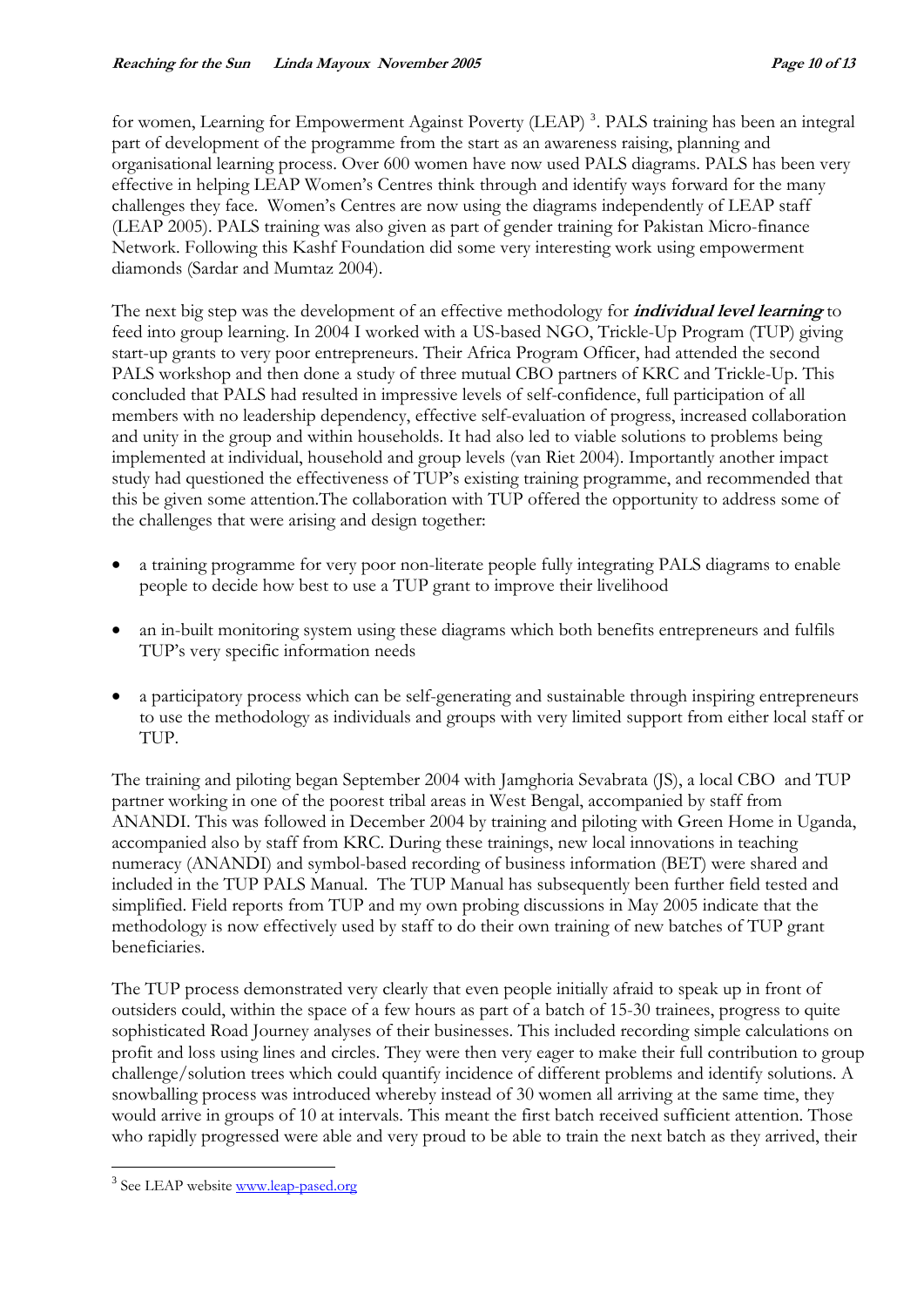own needs then being followed up once training the last batch had been properly started. This enabled much better training of more women, and also developed their confidence that they did not need to wait for the NGO to come next time before starting. For some participants, both non-literate and educated, the diagrams were the first time they had been able to really analyse the complexities of their business decisions. The diagrams have also improved communication between programme staff and participants, enabling people to express themselves much better and promoting a more equal relationship.

These new methodologies and processes have now been incorporated in the most recent KRC Manual for its Micro-Finance Association Programme.

# **4. Moving beyond Base Camp: Challenges of scaling-up**

The PALS journey so far has been slowly but steadily upwards and outwards. In all partner programmes funding limitations have restricted my personal involvement in PALS to at most 5 or 6 day staff field trainings. These simultaneously train programme participants and pilot local adaptations, sometimes following a separate programme evaluation. Trainings are followed by production of a tailored Manual for the specific organisation, issue and context based on any new innovations from piloting and the broad pool of diagrams and processes from the original PALS documentation and other participatory literature. The Manual is then sent to programme staff to use as best they can. Programmes have so far generally been too busy training and disseminating PALS along with their other work to systematically monitor use and impact of PALS. This paper has therefore relied on scattered information on numbers of trainees in some trainings and anecdotes from the more visible groups. Full documentation of local innovation and critical evaluation remain to be done.

The PALS Road Journey encourages people to vision and dream and 'reach up for the big sun circle at the end of the Road'. It has so far been most successful in relation to individual and group empowerment - significantly increasing peoples' learning and analytical skills, self-confidence and group participation. The diagrams, basic process and concepts are easy for people at all levels to understand and use even after only a half day training, although more sophisticated diagrams and analysis results from a longer period. Local staff and entrepreneurs have been able to continue this process, innovating with the diagrams and showing other people in their groups. The poverty diamond, for example, has been used in India, Sudan and Uganda for poverty targeting, investigating impact over time and social inclusion, and led to groups developing concrete strategies for including the poorest in their communities. PALS is now spreading quite quickly to new areas, groups and issues through enthusiasm of those involved and as an integral part of programme activities.

However reaching nearer the sun may mean not just journeying along a pretty country lane, but learning to climb a mountain without a clear path. There is inevitably a very difficult balance between:

- participation: facilitating open exploration of tools and ideas and methods
- leadership: guiding a process and standardising diagrams to produce both usable information for programmes and the most informative analysis for participants to help them improve their lives.

A few spontaneous local adaptations have not worked so well. But the TUP process highlighted what could be achieved in a short time once diagrams have been properly designed and piloted. PALS must inevitably be a staged process over a couple of years from initial exploration and innovation to more systematic analysis, planning and documentation. It takes time to develop self-sustaining skills, capacities and participatory structures at both participant and staff levels whilst maintaining the focus on concrete actions for empowerment. Until local skills are sufficiently developed, detailed Manuals need to be adapted for each specific issue, then continually revised in the light of experience and changing needs.

The biggest challenge is the move to scale for lobbying and advocacy – to move beyond mountain Base Camp. The nature of poverty means that poor women and men can only do so much through self-help,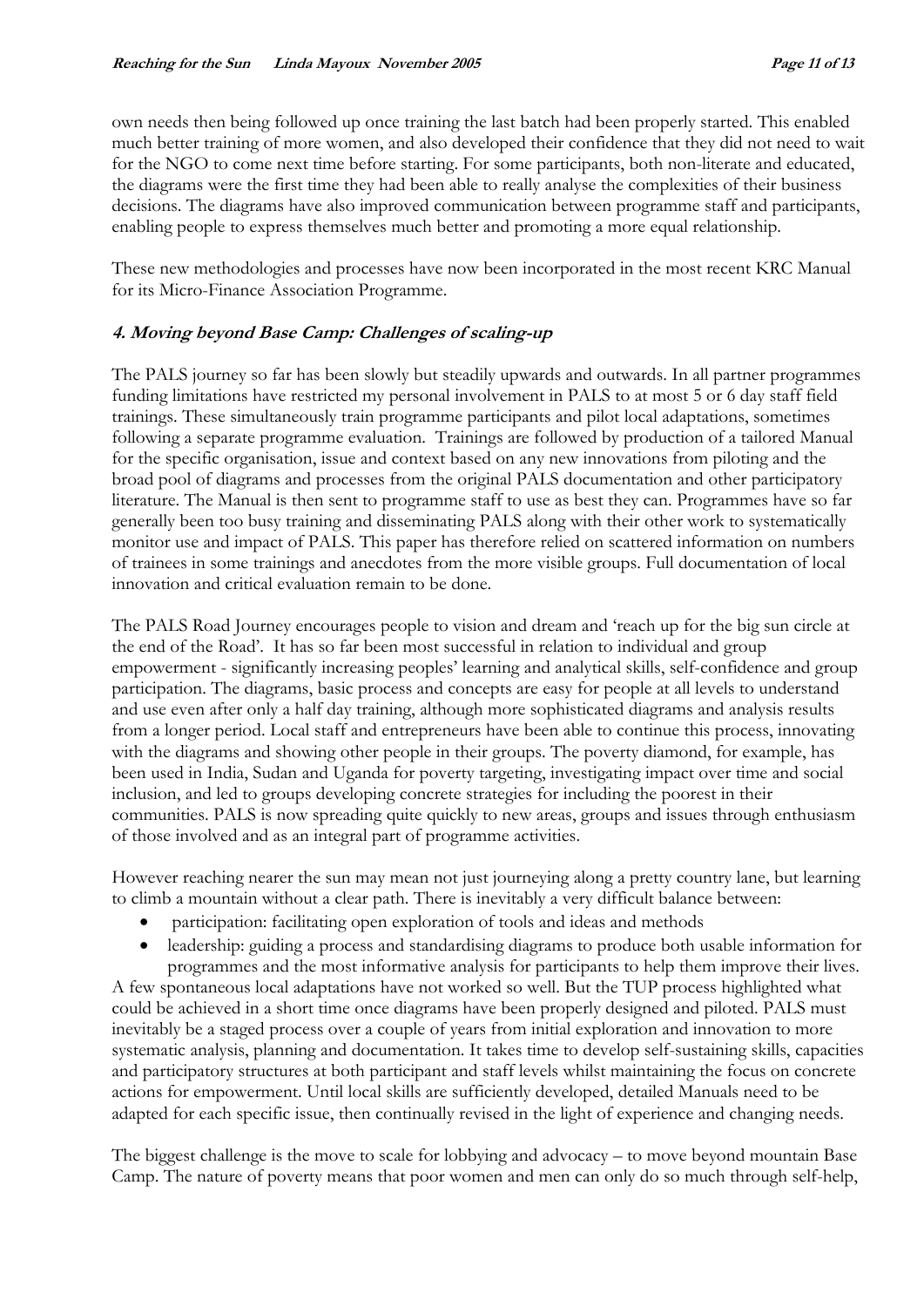even when supported by committed NGOs. Significant improvements in their lives will require changes in the economic, social and political context including women's property rights, informal sector regulation and global trade agreements. This will require not only further expansion of PALS, but credible aggregation of information fed into strong networks of informed people. Quantitative and qualitative data can be collected and extracted from PALS diagrams and process observation, then aggregated and documented by groups or staff in the same way as data from survey questionnaires or interviews. But how far KRC's current work with Ugandan government on large-scale integration of PALS into its Poverty Resource Monitoring and Tracking process will be able to maintain the empowerment focus in the current political climate is unclear. A systematic combination of PALS with ANANDI's lateral learning fairs is planned for LEAP in 2006. More systematic use of visual media: photography and video are also envisaged to increase communication at all levels. However design, initial facilitation, and higher level analysis and documentation of aggregated PALS data require the same levels of experience and skill as more conventional research methods. These research skills are still to be developed in the organisations involved, involving both participants and staff.

Perhaps the most difficult challenge of all will be, not expansion or aggregation of reliable information, but ensuring that the findings influence policy makers. This will require reversing the donor thirst for easy shortcuts which target nearly all the resources towards macro-level 'expert'-determined strategies, one-off quantitative impact assessment or at best financially sustainable programmes for 'the better off enterprising poor'. It requires adequate investment of effort and resources into developing the capacities and networks of those at the bottom of the power and resource hierarchy to make an ongoing and informed contribution to decision-making and increase the accountability of development institutions. This is an inherent and inseparable part of any serious agenda for pro-poor development and good governance.

# **References**

Chambers, R., 1997, Whose Reality Counts? Putting the First Last: London, IT Publications.

- Guijt, I., and M. K. Shah, eds., 1998, The Myth of Community: Gender, Issues in Participatory Development: London, Intermediate Technology Publications.
- Hulme, D., 2000, Impact Assessment, Methodologies for Microfinance: Theory, Experience and Better Practice: World Development, v. 28, p. 79-88.
- Johnson, H., and L. Mayoux, 1998, Investigation as Empowerment: Using participatory methods, in A. Thomas, J. Chataway, and M. Wuyts, eds., Finding Out Fast: Investigative Skills for policy and Development: London, Thousand Oaks, New Delhi, Sage, Open University, p. 147-172.
- LEAP 2005 Annual Report, Port Sudan.
- Mayoux, L., 1995, Beyond Naivety: Women, Gender Inequality and Participatory Development: Some Thorny Issues: Development and Change, v. 26, p. 235-258.
- Mayoux, L., 1998, Participatory programme learning for women's empowerment in micro-finance programmes: negotiating complexity, conflict and change: IDS Bulletin, v. 29, p. 39-50.

#### Mayoux, L. (2003a)

Grassroots Action Learning: Impact Assessment for Pro-poor Accountability and Civil Society Development. <http://www.enterprise-impact.org.uk/informationresources/toolbox/grassrootsactionlearning.shtml>